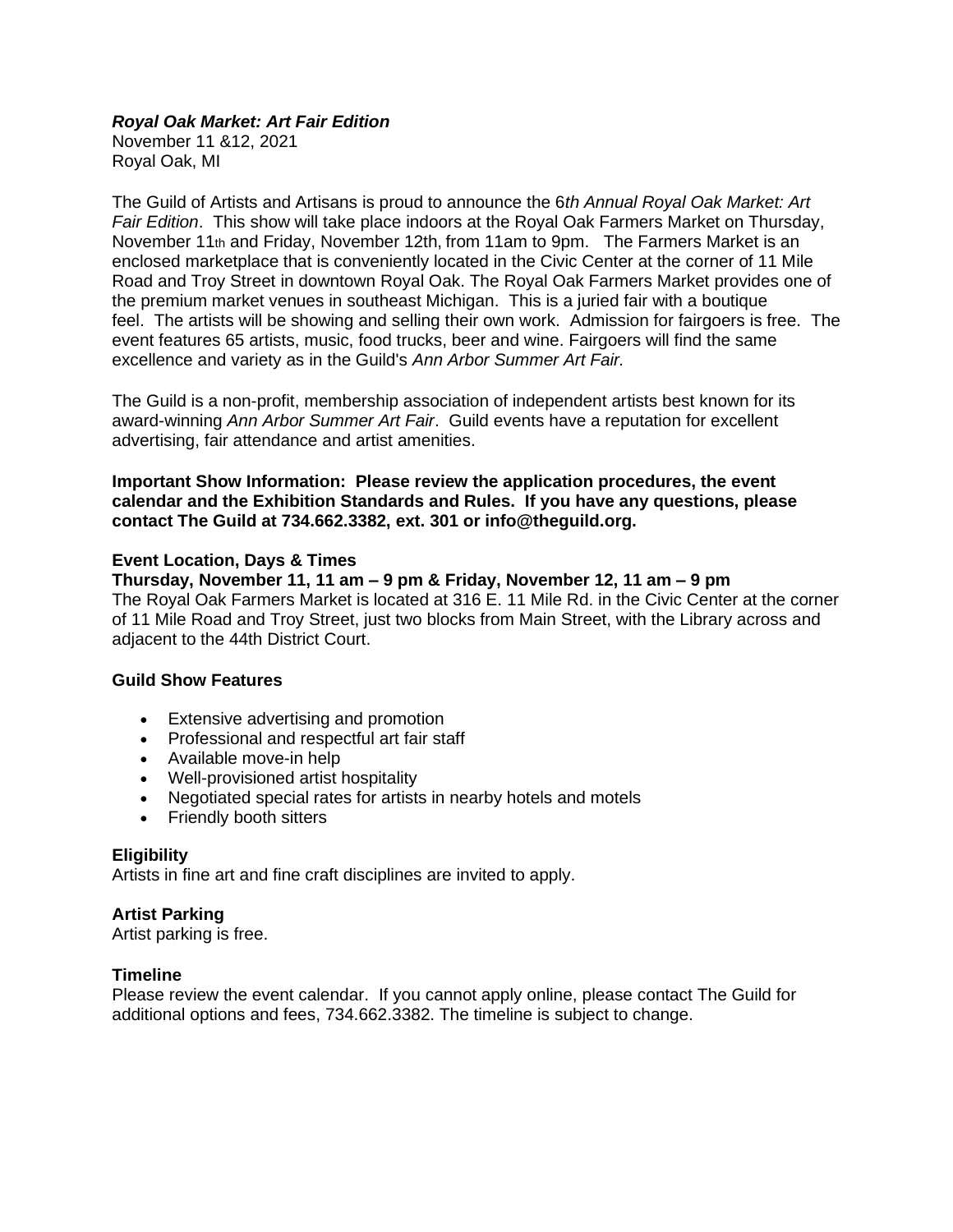| Online application opens                              | May 14, 2021           |
|-------------------------------------------------------|------------------------|
| Online application deadline                           | August 6, 2021         |
| Jury                                                  | August 9-13, 2021      |
| Jury results emailed                                  | August 16, 2021        |
| Contract emailed                                      | August 16, 2021        |
| Contract/fees* due                                    | September 10, 2021     |
| Confirmation packet emailed                           | October 1, 2021        |
| Final day to cancel with refund (less \$50 admin fee) | October 1, 2021        |
| Artist set up                                         | November 10, 2021      |
| Fair dates                                            | November 11 - 22, 2021 |

# **Online Application Procedures for** *Royal Oak Market: Art Fair Edition*

- Complete application form at www.Zapplication.org.
- Submit four (4) work images and one (1) booth image with work displayed. If you are applying in two or more categories, please submit an application for each medium. **No visible signatures allowed in the work images.**
- Booth Images: Please show 3 walls of your booth. **Remove artist names, business names, booth signage, booth tags, people, and animals from the booth image. Remove artist and business names from your artist statement as well.**
- Your application will be removed if you do not comply with the jury image standards above and your jury fee will not be refunded.
- If you are applying in a non-jewelry category but wish to exhibit jewelry in your medium, please submit a separate application for jewelry. For example, you work in ceramics and wish to display your handmade ceramic jewelry within your booth. Please note in your Artist Statement that you are applying in a non-jewelry category but wish to show a small amount of jewelry in your booth.
- Submit application fee of \$25. **Application fees are non-refundable.**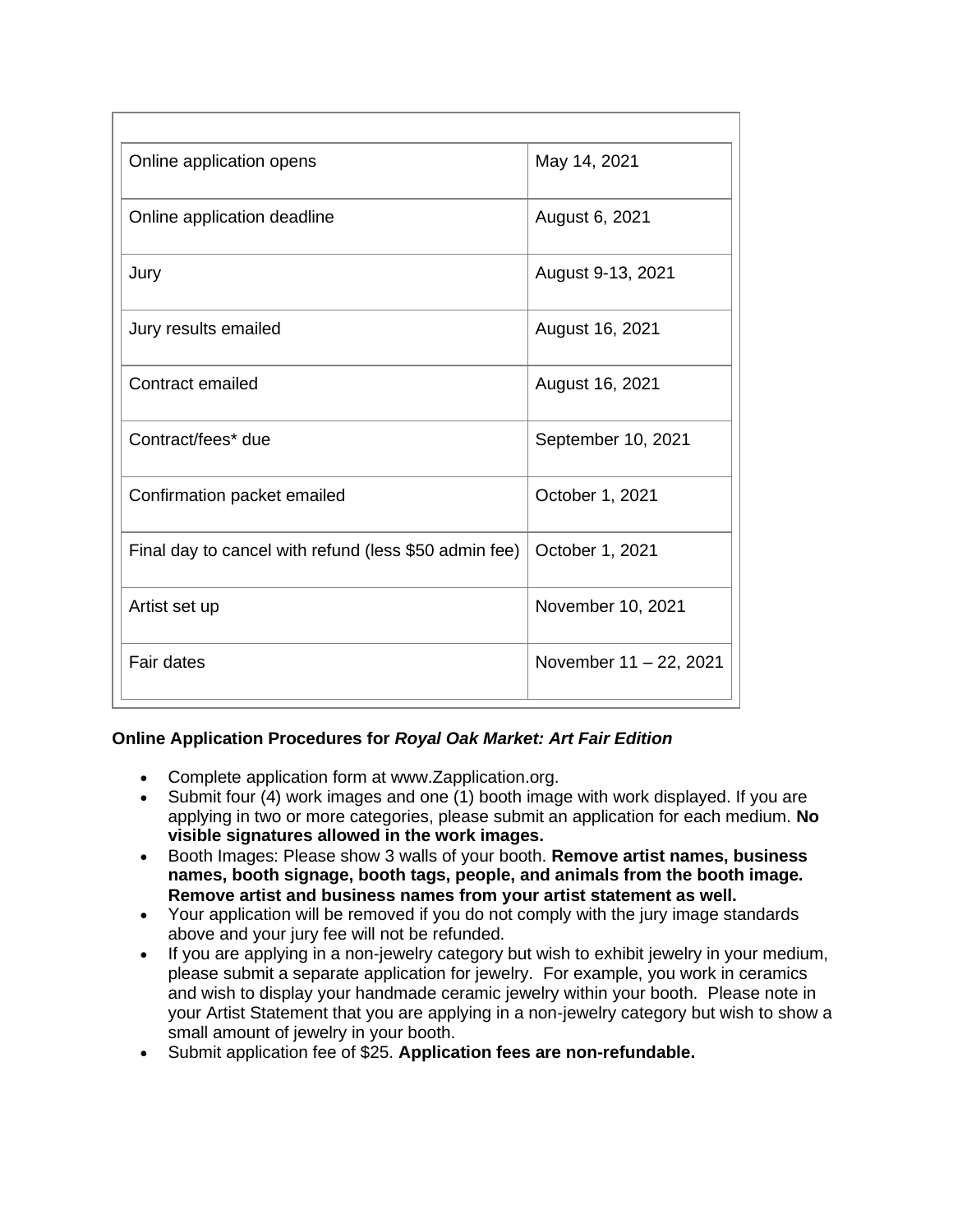# **Deadlines**

Applications will be accepted online until midnight EST, Friday, August 6 2021. Applications received after the deadline will be subject to a \$25 late fee. **If you are unable to submit an online application, please contact The Guild for additional options and fees, 734.662.3382, ext. 301. Application fees are non-refundable.**

# **The Guild of Artists & Artisans: Exhibit Terms and Conditions**

# **Exhibition Standards**

- 1. All work must be the original design of the artist; the essential work required to make each finished piece must be done by the artist. The artist is expected to be the major contributor of the time required in the essential production of the work. Helpers or assistants do not replace the artist in the production of a piece. They are permitted to assist in the non-essential and more mundane processes that go into the production of a finished piece. The only exceptions allowed are defined in Exhibition Standards #2.
- 1. No more than 25 percent of the work in an exhibitor's booth may be reproductions; this policy applies to all media. Each piece must be clearly marked with the word "reproduction." Exhibitors must use the word "reproduction"; other terms, including "print," may not be used to refer to a reproduction. The presentation of the reproductions must play a visually subordinate role to the entirety of the exhibitor's display. Reproductions of the artist's own original work are the only reproductions allowed within the artist's booth. Determination of what constitutes an original or a reproduction is determined by The Guild of Artists & Artisans. The decision of The Guild is final.
- 1. All work must be safe, non-toxic, and fit for its intended use. If any work requires special or limited use, this will be fully disclosed and explained to the public.
- 1. Any commercially produced parts used in a work must play a subordinate role and may not be sold separately.
- 1. A mass-produced, cluttered or commercial appearance to an artist display is not permitted. Limited multiples of items may be displayed where color and size are varied and are required to show clearly the range of items available for sale to fair attendees. However, if the display presents an overwhelming number of multiples resulting in a commercial appearance, as determined by the Standards Committee, onsite adjustments will be requested and compliance will be required.
- 1. The artwork exhibited by the artist at the event must match the quality and balance of the images submitted to the event jury. The artwork exhibited at the event by the artist must also match the scope and volume of the images submitted for the event jury. An artist is not permitted to submit images presenting complex and detailed artwork but come to the event with a large quantity (more than 15 percent of the work displayed) of simple work. If artists wish to display a large quantity of simple work, it must be presented in the same proportion as presented in the jury images.

*Note: The Guild understands that small work can be an important and essential sale item for an artist, therefore, an artist may display up to 15 percent of small work without a separate review or jury image. The small work must be clearly shown in the artist's booth image. In addition, it is also understood (and encouraged) that experimentation with new work is part of the creative process. Ten percent of an artist's display may be devoted to new work, without a separate review or jury image, if the new work is within the same medium and if the new work is of comparable quality to the artwork presented in the artist's review or jury images.*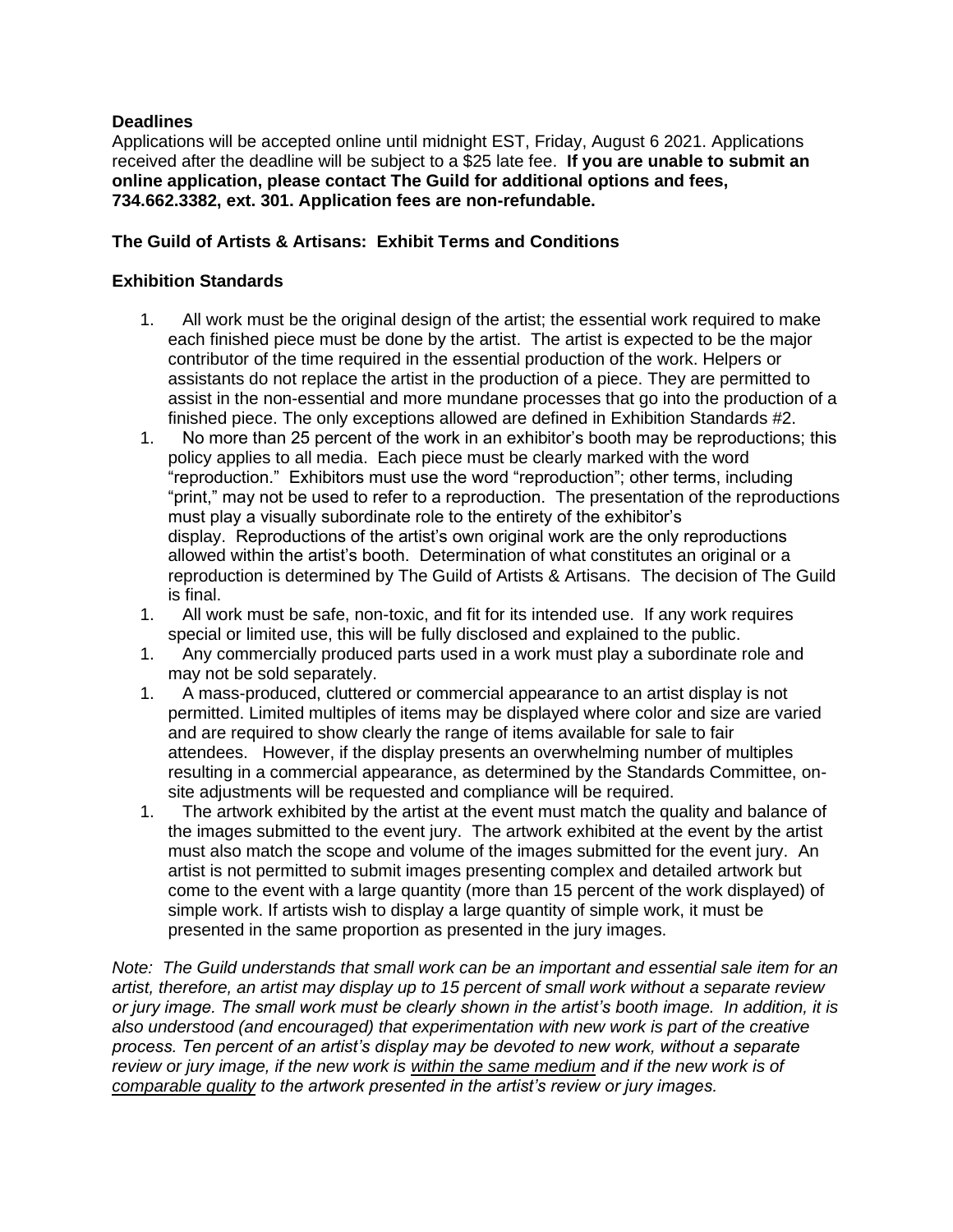# Exemptions

If an artist believes his or her work transcends these standards, the artist is welcomed to apply to The Guild's Standards Committee for determination of eligibility. The request must be made in writing at least 60 days prior to the fair for which the determination is requested. There is no guarantee that an exemption will be granted. The decision of The Guild is final.

#### Exhibition Standards: Ineligible Work

The Standards Committee, in an effort to help artists determine whether their specific artwork complies with The Guild's Exhibition Standards, has prepared the following list of artwork that does not meet the Standards requirements. This list is a guideline to help artists determine whether or not their artwork is Standards eligible; it is neither exhaustive, nor is unacceptable work limited to the items listed.

Ineligible work includes but is not limited to:

### **Jewelry**

- Cut coin jewelry
- Enamels on manufactured representational copper shapes
- Jewelry made of manufactured components
- Jewelry made from flatware
- Beads, not made by the artist. There are only two exemptions to this rule:
	- 1. If the beads are not made by the artist, they must clearly play a subordinate role in the finished piece; and
	- 2. The requirement that beads must be made by the artist does not apply in the technique known as bead weaving; however, commercial bead weaving kits are not permitted.
- Stud earrings in commercial settings
- Pearls whether in necklaces or bracelets. Note: Simple-strung or hand knotted-strung pearls are not eligible even if the pearls have been simple-strung or hand knotted-strung by the artist. Pearl necklaces and/or bracelets may be included if they have an ornament or fastener that is both intricate and a focal point of the piece, handmade by the artist and is of greater value than the piece from which it is hung or attached. Drilled pearls or pearls that have been altered, but not by the artist, are not eligible; such pearls are considered to be purchased beads and are subject to all purchased bead rules. Pearl earrings are permitted as long as the setting has been designed and handmade by the artist.

### **Clothing**

- T-shirts, sweat shirts, hats, and other commercially manufactured clothes, no matter how embellished by the artist
- No manufactured seams allowed in clothing blanks and upcycled clothing, including ties, pillow covers, etc. Scarves made from scarf blanks are limited to 20% of the booth
- Manufactured belt buckles sold separately from the belts

**Other**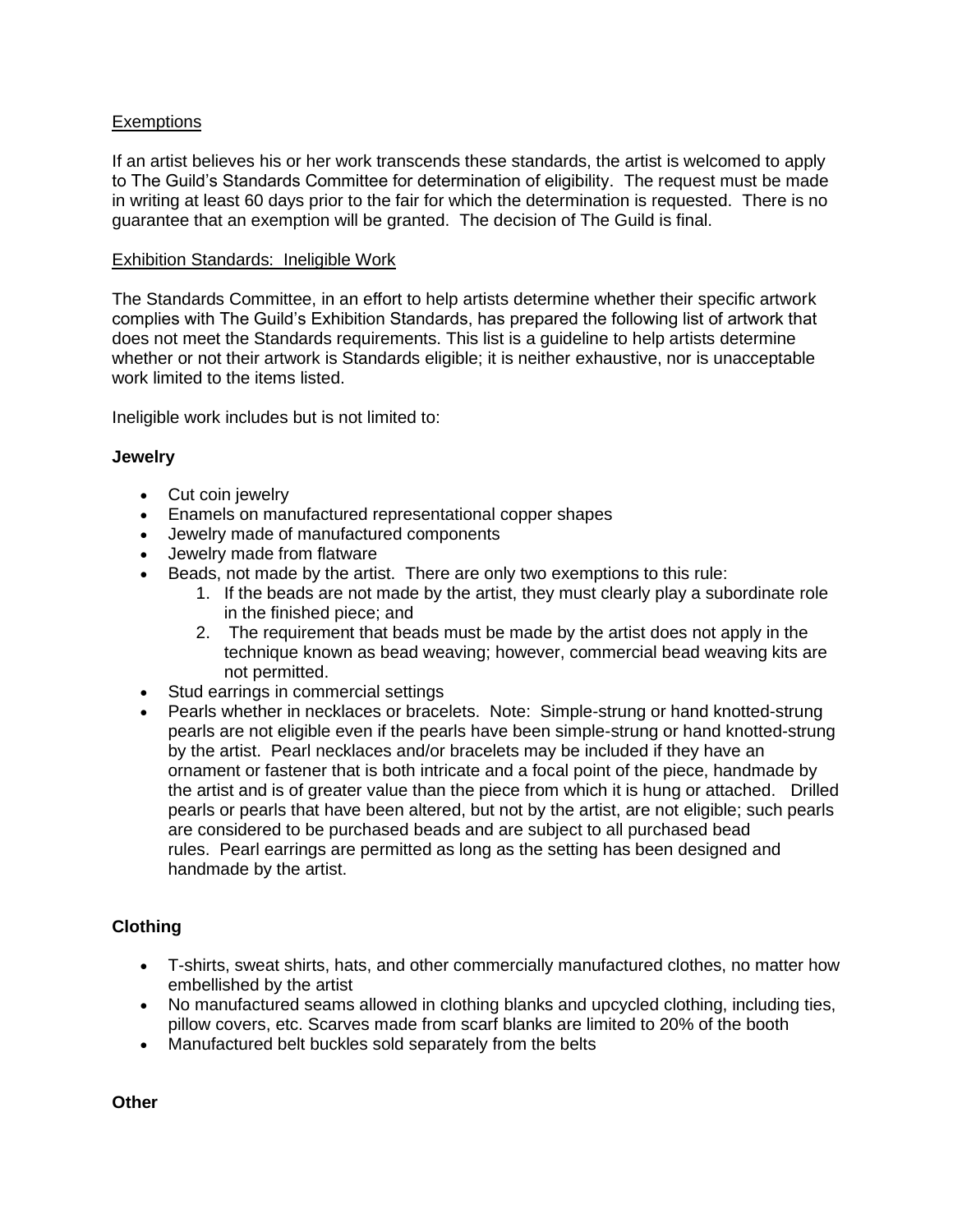- Manufactured tiles with a design as a major component of the piece
- Enamels on manufactured representational copper shapes
- Commercially made glassware, flatware or serving pieces no matter how embellished by the artist
- Dried flowers, in groups, arrangements, or bouquets
- Wreaths
- Anything made in a commercial mold, in any medium
- Anything made using a commercial kit, in any medium
- Tole painting
- Dough art
- Country crafts
- CDs and tapes
- Food
- Henna
- Beauty Products
- Candles

#### **Violation of the Exhibition Standards**

Violations of the Exhibition Standards will be handled by the Standards Committee and designated Guild Staff. At all Guild fairs, every attempt will be made to inform artists as soon as possible of violations by issuing a Standards Warning. This warning gives the exhibiting artist a chance to correct the problem without penalty as long as the correction is immediate. If the problem is not corrected or if the violation is a continuing problem, the artist will be subject to stronger consequences that may include loss of exhibiting privileges and/or being required to close his or her booth immediately and vacate the booth space at the end of the event day. If the Committee is not able to resolve a problem during the fair, the Committee will review the situation and determine any necessary action following the event.

The Standards Committee will make a good faith effort to inform artists of any potential standards problems and what steps to take to correct the problems following the Standards Review or the event jury. However, it is the responsibility of the artists to comply with the Exhibition Standards.

There are two rules that are considered to be inviolable under any circumstances:

- 1. Engaging in "buy-sell" practices, that is, buying the work done by another and selling it as your own; or
- 1. Selling commercially produced reproductions of the work of another artist.

If it is discovered that an artist has engaged in either of these practices, that artist will lose Guild exhibiting privileges immediately and permanently.

#### Exhibition Rules

RULE 1: Exhibitors must comply with all local ordinances, regulations, and rules. These rules include but are not limited to:

o Fire lanes shall not contain storage or any other obstructions.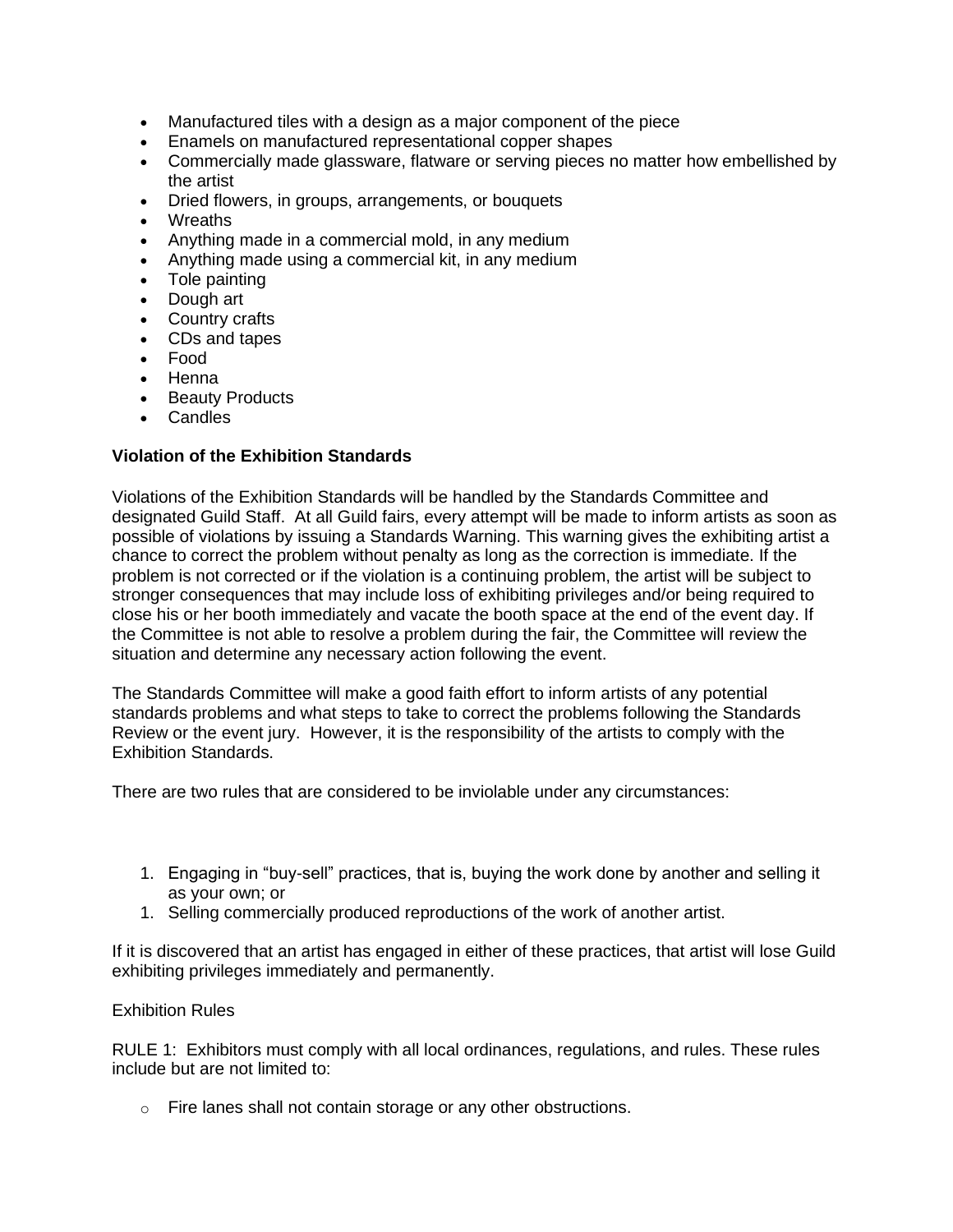- $\circ$  Walk-through sidewalk-street connections shall not contain storage or any other obstructions.
- $\circ$  Vehicles are not permitted within the barricades during fair hours.
- o All booth material, tarps and other coverings shall be fire-retardant or fire resistant. Open flames are not allowed.
- o No gasoline, kerosene or motor oils are permitted in the fair area.

RULE 2: Picture I.D. is required for fair registration, and must be presented upon the request of Rules Committee members or Guild staff at any time during the fair.

RULE 3: Booth spaces may not be transferred or otherwise reassigned by the artist.

RULE 4: By one hour prior to fair opening on the fair's first day, artists must have claimed (by their presence, or [if necessary] by phone) their booth space, otherwise their space may be resold with no refund issued.

RULE 5: Exhibitors must be present at the fair no less than 60 percent of each day. If an exhibitor is found to be in violation of this rule, the exhibitor's booth must close immediately and remain closed until the exhibitor returns to the booth. In the case of a partnership, in which two artists work on one body-of-work, at least one member of the partnership must be present no less than 60 percent of each day.

RULE 6: Unless artists are officially notified of a fair emergency, booths must be open at the fair starting time and not close before the fair closing time. Artists concerned with their personal safety may close. Artists are expected to reopen as soon as the dangerous situation has ended.

Rule 7: Rude, obscene or abusive language and/or threatened, actual physical restraint and/or abuse of another Guild member, Guild staff or general public are prohibited.

RULE 8: On-site consumption of alcoholic beverages during fair hours is prohibited.

RULE 9: Booth structure and display must not exceed the limits of the assigned space. Artwork hanging from display panels will not obstruct, or block clear and free passage. If your artwork is hazardous, or interferes with your neighbor you will be asked to remove it. Booth substructure must not impede water flow.

RULE 10: Booth holders may share their space with no more than one other artist, as long as that artist has participated in and passed the event jury.

RULE 11: All Storage must be neatly concealed within the booth structure. If the exhibitor is found to be in violation of this rule, the exhibitor's booth will be required to close and remain closed until the storage issue is corrected.

RULE 12: Signs advertising sales or markdowns are prohibited.

RULE 13: Pets are prohibited on the fair site. Service animals are permitted.

RULE 14: No debris may be left behind after tearing down.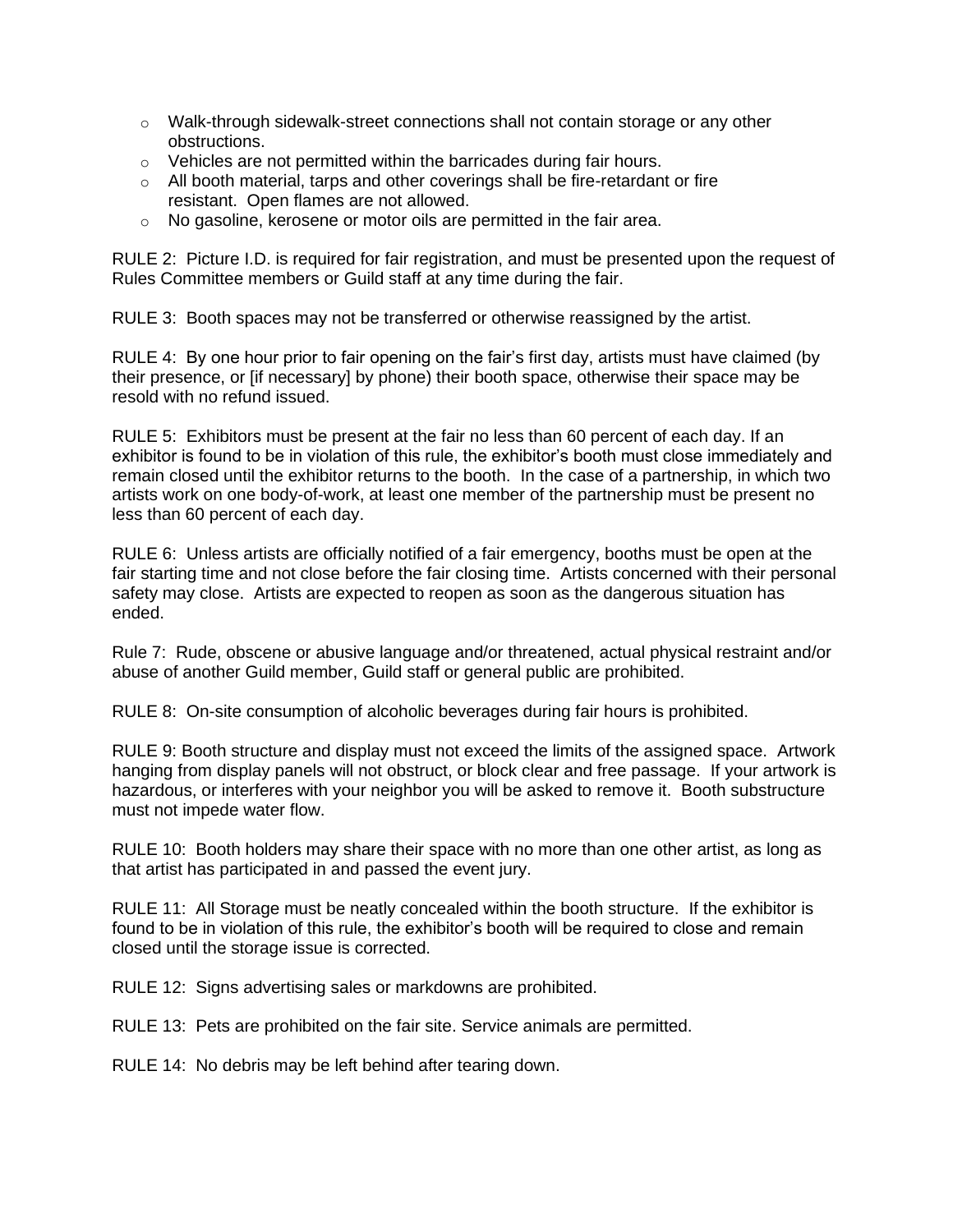Rule 15: The rule regarding the placement of chairs and tables may vary in each Guild event and/or may vary throughout the layout of a specific event. Where allowed, overhangs may not exceed 30", must be at least 80" above the curb and may not interfere with any other exhibitor's booth or the traffic flow, or be used for display, signs, etc. Exhibitors are required to adhere to the chair and table regulations established for the Guild event in which they are participating.

RULE 16: Use of sidewalks and planters is strictly prohibited. Booths, chairs, tables and storage must be contained within the artist's assigned booth space (see Rule 15).

RULE 17: Demonstrations are allowed within the assigned booth space. All other requests are decided on a case-by-case basis by the Rules Committee.

Rules Violations: Violations of the Exhibition Rules will be handled by the Rules Committee and designated Guild Staff. At all Guild fairs, every attempt will be made to inform artists as soon as possible of violations by issuing a Rules Violation Warning. This warning gives the exhibiting artist a chance to correct the problem without penalty as long as the correction is immediate. If the problem is not corrected or if the violation is a continuing problem, the artist will be subject to stronger consequences that may include loss of exhibiting privileges and/or being required to close his or her booth immediately, vacate the booth space at the end of the event day, and forfeit all booth fees. For minor infractions, exhibitors may receive points for the rules violations. Violations may be issued during or after a fair. From one (1) to ten (10) points may be assessed per violation. Accumulation of ten (10) points over a three-year period results in the suspension of exhibiting privileges for 13 months from the fair date of the violation resulting in the ten-point total. If the Committee is not able to resolve a problem during the fair, the Committee will review the situation and determine any necessary action following the event.

**Appeals:** Exhibitors have the right to an appeal in person or in writing to the Rules Committee after violation points are given. The appeal must be made within 60 days of the date of the rules violation notification letter sent from the Guild office.

### **Cancellation Policy/Refunds**

- 1. In the event you must cancel, please notify The Guild immediately, by calling Nicole McKay at 734.662.3382, ext. 101.
- 2. You are also required to put your cancellation in writing and send or email it to Artist Relations, Nicole McKay, nicole@theguild.org or The Guild, 118 North Fourth Avenue, Ann Arbor, MI 48104-1402.
- 3. If the cancellation is made on or before the last day to cancel with refund, your booth fee will be refunded minus a \$50 administration fee, unless otherwise noted.
- 4. There are no refunds on cancellations made after the refund deadline, unless otherwise noted.

### **Booth Fees**

- \$250, 10' x 10' booth; \$40 corner
- \$350, 16' x 16' booth; \$40 corner

(Note: A limited number of double booths are available. A booth corner allows for access to the either the right or left side of the booth and the open side is between eight and ten feet from the next booth; a corner may or may not be at the end of a row. )